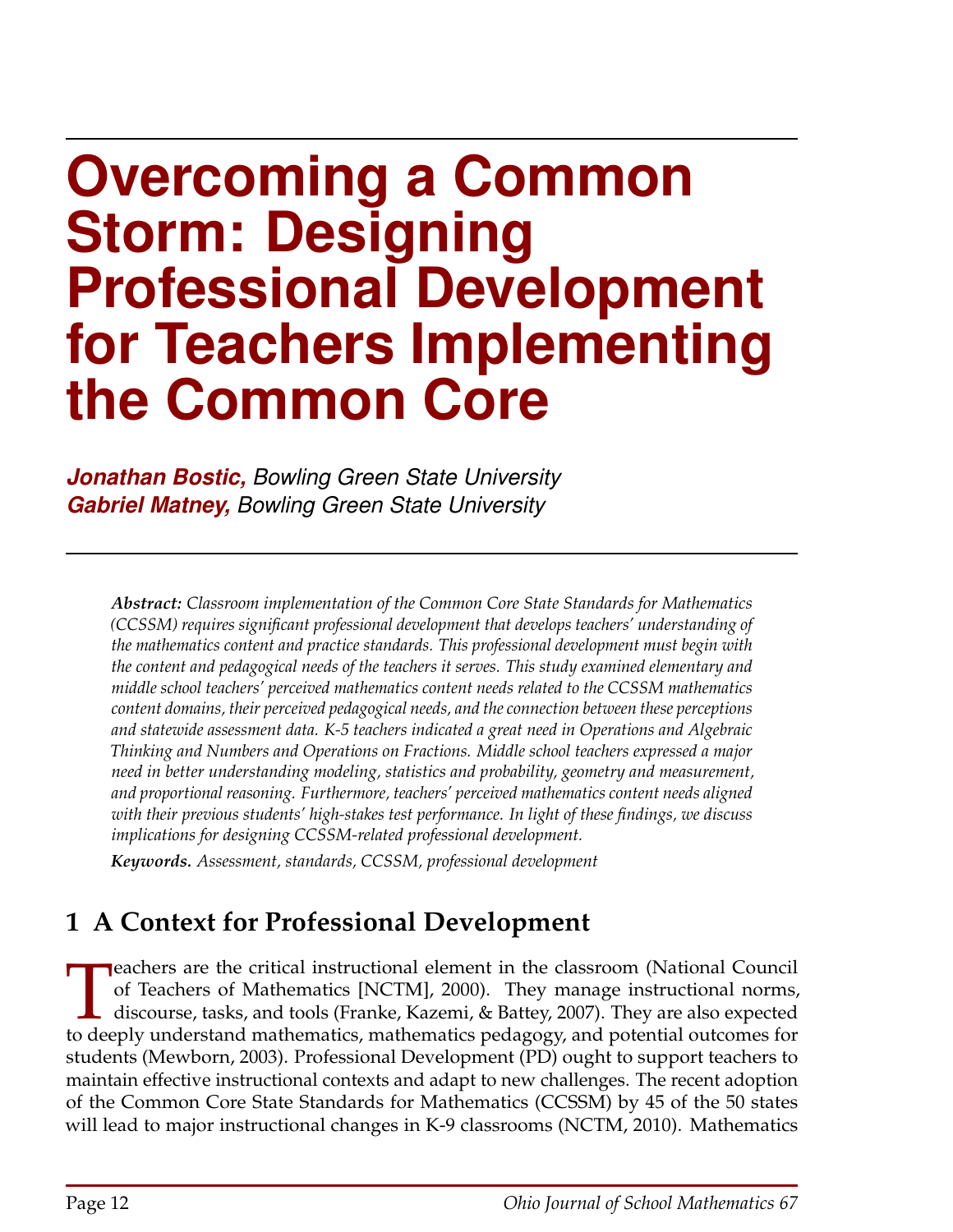content and practice standards are different from prior state standards (Chief Council of State School Officers, 2010), hence instructional materials and practices must adapt to these new expectations. Sustained PD for teachers will help them acquire the mathematical knowledge necessary to fully instantiate the intent of the CCSSM to facilitate these changes (NCTM, 2010; Wu, 2011). For these reasons, teachers need support to refine and improve their instructional practices to implement the recently adopted CCSSM (NCTM, 2010). We sought to understand elementary and middle grades teachers perceptions of needed PD as they moved toward implementing the CCSSM and considered the ways their perceptions align with high-stakes test results.

We intended to design PD for teachers focusing on the CCSSM and wanted to use teachers' perceived needs as a key rationale for its structure and content. We wondered whether teachers' perceived needs aligned with their prior students' mathematics achievement on high-stakes tests. The full breadth of mathematics content knowledge in either the elementary or middle grades CCSSM would require vastly more time than most PDs can offer. Furthermore, teachers may want help in particular pedagogical areas as they relate to the CCSSM. The feasibility of mathematics teacher educators to incorporate the many needs is strained by the typical duration and scope of PD. Noting these two constraints we sought to better understand teachers' perceived needs during this transition to CCSSM in order to design meaningful, coherent, and relevant PD for the teachers we serve in our partnering districts. Our research questions were (1) Which of the K-9 content standards did teachers perceive the greatest need for professional development? (2) What specific professional content (i.e., mathematics pedagogy) features did teachers perceive they needed the most from PD? (3) How did teachers' perceived needs align with their previous students' high-stakes test performance?

# **2 Method**

## **2.1 Participants**

K-9 mathematics teachers located in four different counties in the Midwest region were asked to participate in this study because their districts partnered with the authors for CCSSM-focused PD. Partnering districts provided information about the CCSSM to their teachers during the year prior to this study. Teachers were stratified in order to better group the CCSSM mathematical domains: grades K-5 (Elementary Cohort) and 6-9 (Middle Cohort). The Middle Cohort in this study included ninth-grade teachers due to statewide licensure factors. The four counties exhibit a wide range of population types including urban with low median income/high poverty and rural/agricultural with high poverty. All 469 teachers in the Elementary Cohort were asked to voluntarily participate in the survey by their administrators. Nearly one third of that cohort responded to the survey (n=148). There were 22 grades 6-9 mathematics teachers in the Middle Cohort, and all of them volunteered to complete the survey. The number of teachers participating in the survey at each grade level is found in Table 1.

### **2.2 Surveys**

Two different surveys were created to ascertain perceived needs from teachers in Elementary and Middle Cohorts. This was done after examining the CCSSM domains and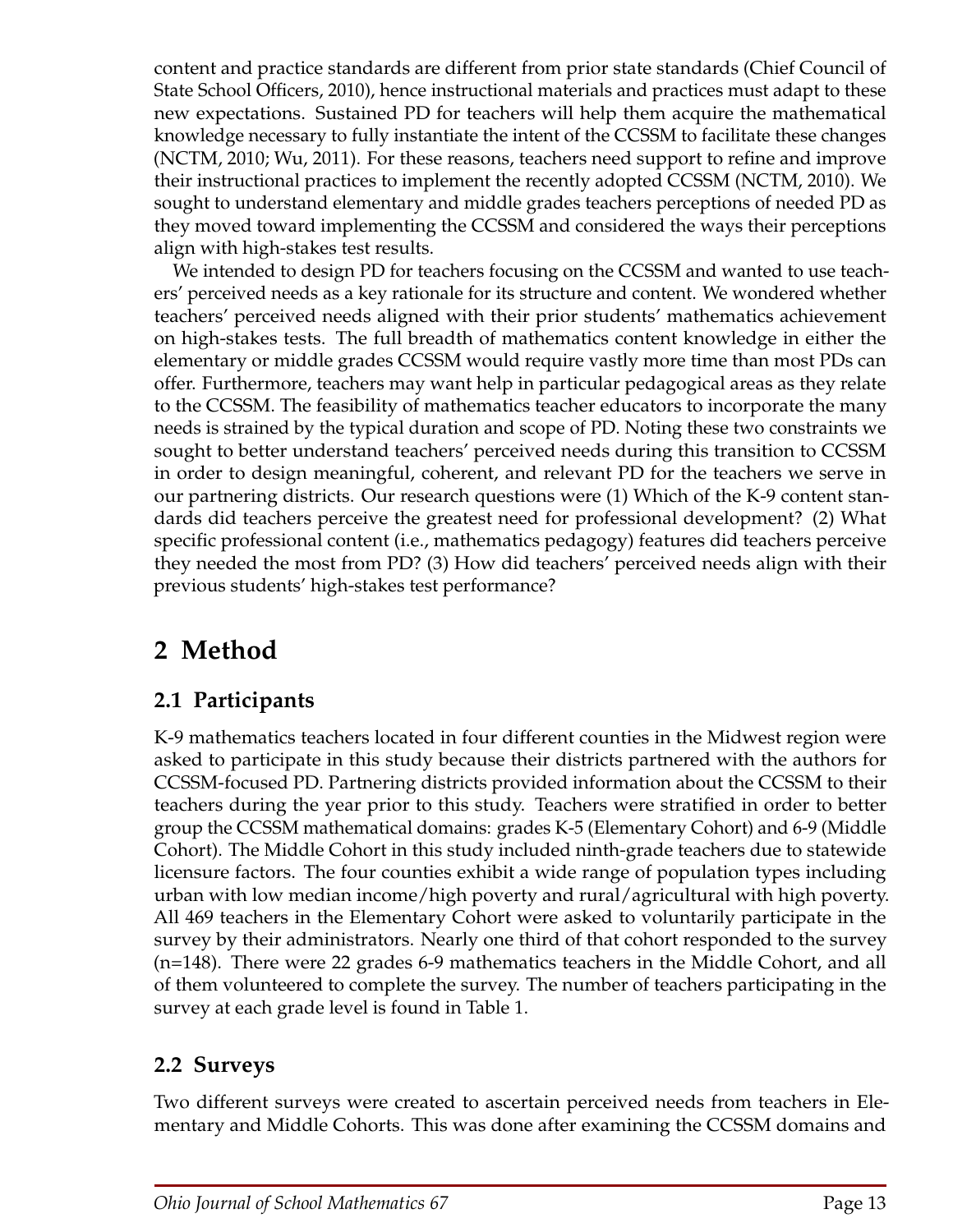| Grade | n              |
|-------|----------------|
| K     | 25             |
| 1     | 31             |
| 2     | 30             |
| 3     | 21             |
| 4     | 22             |
| 5     | 19             |
| 6     | 6              |
| 7     | $\overline{2}$ |
| 8     | 1              |
| 9     | 13             |

determining that standards were fairly consistent for K-5 and 6-8 grade bands. One survey was designed for elementary teachers while another was developed for the middle grades cohort. Survey items asked teachers about their district, grade levels taught, and years of teaching experience. They also rank ordered their desired professional development foci (i.e., content and pedagogy). Respondents were asked to rank order the CCSSM domains from greatest need to least need. The mathematical subgroupings found on the statewide mathematics test closely aligned with the CCSSM domains (e.g., algebra, fractions, as well as geometry and measurement). Survey items are provided in the Appendix. The term modeling was used in the middle grades survey to reflect problem solving because many districts used these terms interchangeably in previous years.

## **2.3 Data Collection**

Teachers' perspectives on mathematics content and pedagogical needs were collected via an anonymous survey. Two surveys were sent to district administrators (e.g., superintendents, curriculum coordinators, and principals) to disseminate to grades K-5 and 6-9 teachers of mathematics in their district. Thus, all teachers in the targeted districts were part of the viable sample. Teachers volunteered to complete the survey, thus our sample included only volunteers. Respondents were encouraged to complete the survey during a two-week window.

District-level data consisting of third- through eighth grade students' statewide highstakes mathematics test performance were collected. Students may or may not have been enrolled in a survey respondents' classroom. These data allowed us to examine the degree to which teachers' perceived needs matched students' performance on statewide mathematics assessment from the prior academic year. After surveys were analyzed, results were shared with curriculum coordinators to gather their perceptions about the findings.

## **2.4 Data Analysis**

The following approach was used to determine an overall score for the two questions focusing on mathematics content and professional needs based on the percentage of participants selecting that rank. First, the ratio of responses to total responses was calculated for each content and pedagogical domain and each rank order. This ratio was multiplied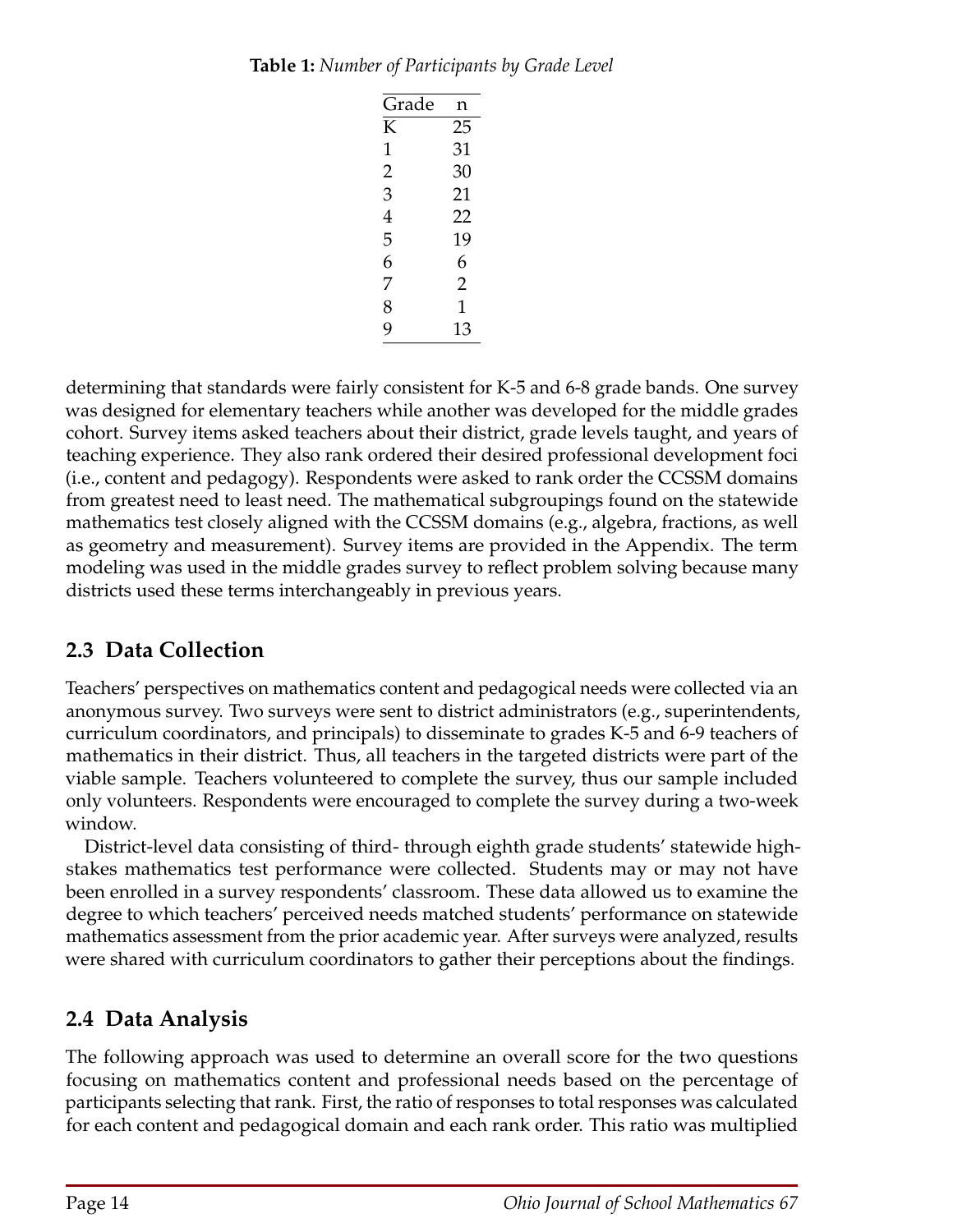by 100 to determine the percentage of participants indicating that response. Next, the percentage was multiplied by its rank order (e.g., six for definite need, five for great need, four for some need, ..., one for no need) and these values for a particular content or professional needs domain were summed to determine an overall score. Readers interested in the survey data are encouraged to review Matney, Bostic, and Brahier (2011).

# **3 Results**

## **3.1 Perceived Needs of the K-5 Elementary Cohort**

#### **3.1.1 Content**

Teachers indicated that the two most important areas for content development were Operations & Algebraic Thinking and Numbers & Operations - Fractions. The domain of Measurement and Data was a close third choice. These needs align with students' statewide test performance in that they represent content choices in which former students of these teachers have been shown to struggle. Approximately 18% of third-grade students in these districts failed to meet the state required proficiency. However, the fourth- and fifth-grade failure rates were much higher; 24% and 42%, respectively. The students' failure rate on the overall exam increased with the level of mathematical sophistication on the state assessment in the areas of algebra and fractions.

#### **3.1.2 Pedagogy**

The overall professional needs score gave a strong sense that teachers desired PD aimed at designing and enacting instruction that (a) encouraged students' reasoning and sense making and (b) improved their facility with instructional strategies that support students' conceptual development of ideas found in the CCSSM. Teachers perceived a need for better understanding of the CCSSM as the highest. The next two highest choices of student reasoning and conceptual development support teachers' first choice since they were closely associated with the CCSSM and were pertinent to understanding its implementation through the Standards for Mathematical Practice.

## **3.2 Perceived Needs of the 6-9 Middle Cohort**

#### **3.2.1 Content**

Teachers overwhelmingly asked for PD focusing on modeling, which was woven throughout the CCSSM. Statistics and probability as well as geometry and measurement were also suggested as areas of great need. The statewide high-stakes test results from the previous year indicated that approximately 15% - 29% of grades 6-8 students were not proficient on data-related tasks and 14% - 46% of grade 6-8 students did not meet passing criteria on geometry and measurement tasks. Modeling tasks were embedded throughout the assessments as word problems that require making sense of text, creating suitable models, and solving the task. Thus, no data were available from statewide assessments indicating students' modeling or problem-solving performance.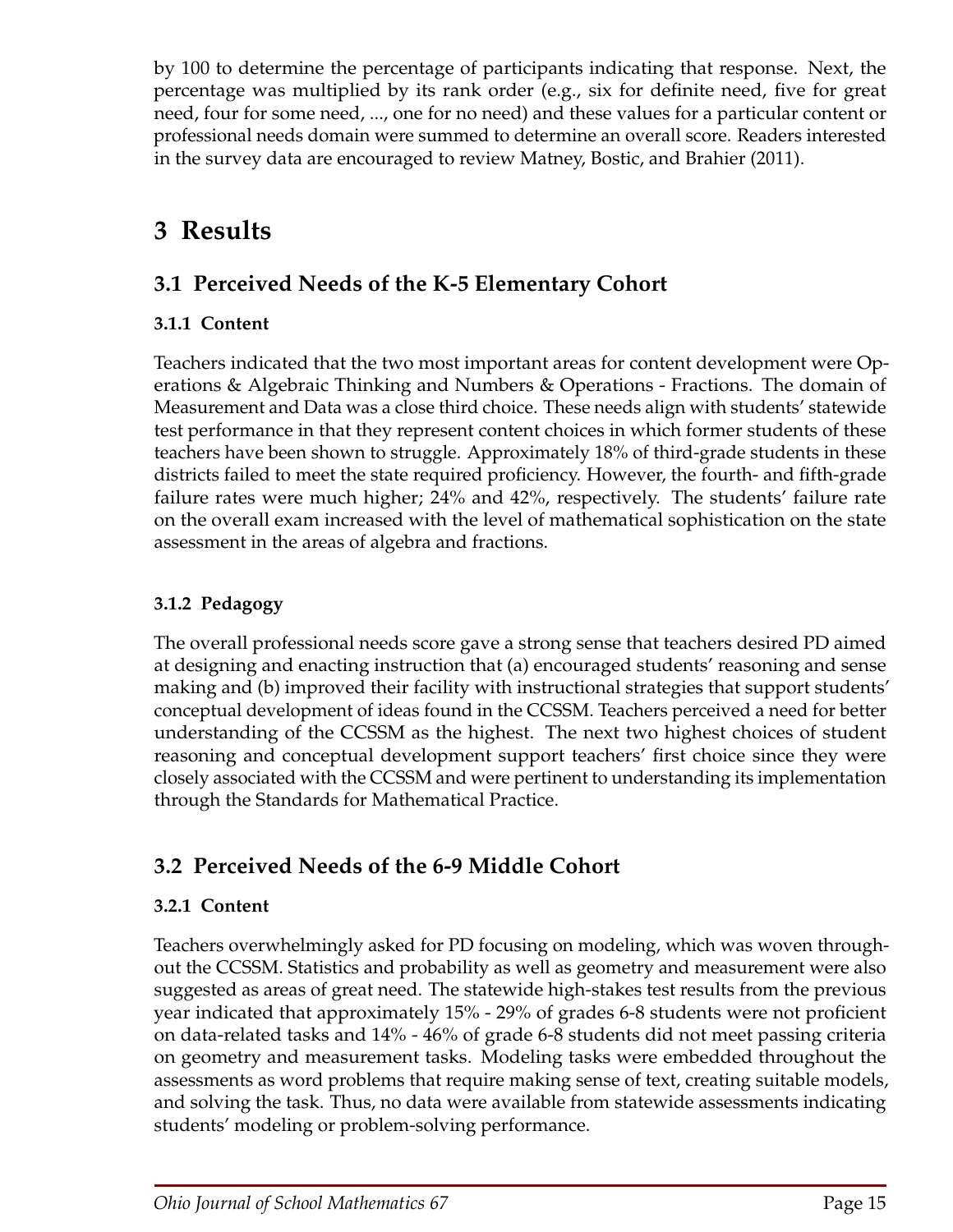#### **3.2.2 Pedagogy**

Middle school teachers clearly valued PD focused on some professional topics more than others. Teachers were most interested in learning about ways to help students reason and make sense of mathematics. Their second pedagogical need from PD focused on instructional strategies to promote students' conceptual development of ideas found in the CCSSM.

# **4 Implications for CCSSM PD**

K-5 and 6-9 teachers had different content-specific needs. K-5 teachers indicated a need for PD focused on topics typically taught during later elementary years, such as algebraic thinking and operations with fractions. Middle school teachers expressed a clear need for a better understanding of modeling. Modeling impacts one's understanding and ability to solve word problems, which is embedded throughout nearly every content strand. The CCSSM content standards frequently reference applying one's knowledge to solve realworld problems, which requires modeling. Finally, participants tended to respond in ways that were similar to their students' outcomes on statewide high-stakes tests.

Statewide high-stakes mathematics tests involved progressively more sophisticated mathematics content as grade levels increase. For the Elementary Cohort the two lowest content needs were Counting and Cardinality and Numbers and Operations in Base 10, which are in large part completed by third grade. Students performed the best on the third-grade state assessment with 82% meeting state proficiency while fourth- and fifthgrade state proficiency rates were 76% and 58% respectively. This indicated that students' ability to demonstrate proficiency with lower elementary grade ideas matches the teachers ranking these as low priorities.

On the other hand, the highly requested content topics are deeply developed during the latter elementary and middle grades. These topics were also given richer treatment on the statewide assessment in grades four and five. Only 14.9% and 12.8% of the participants surveyed were fourth- and fifth-grade teachers respectively. The vast majority of the teachers (i.e. 72.3%) in the Elementary Cohort taught primary elementary grades yet they still recognized the need for PD focusing on preparing students for intermediate elementary content. Thus, elementary teachers' perceived needs for PD about CCSSM content domains aligns with their students' prior performance on statewide assessments.

There was a noticeable increase in the number of students not meeting proficiency on high-stakes tests from sixth- to seventh- and eighth grade. The districts' average sixthgrade below-proficiency score was 21% whereas 35% and 34% of seventh- and eighth-grade students on average did not meet proficiency on their high-stakes mathematics tests. A cursory inspection of the data suggested some tentative association between students' proficiency scores and the content areas teachers requested. The average below-proficiency score related to geometry and measurement increased as grade levels increased from grades six through eight (i.e., content is more complex): 19%, 31%, and 32% respectively. Data and analysis below-proficiency average scores were more consistent across sixth-, seventhand eighth-grade: 21%, 24%, and 24%. Curriculum coordinators remarked that modeling was woven throughout the high- stakes tests in the form of word problems that drew on a variety of mathematics domains. For example, one coordinator shared that statistics tasks typically require students to read a problem's stem, interpret a table and graph, and make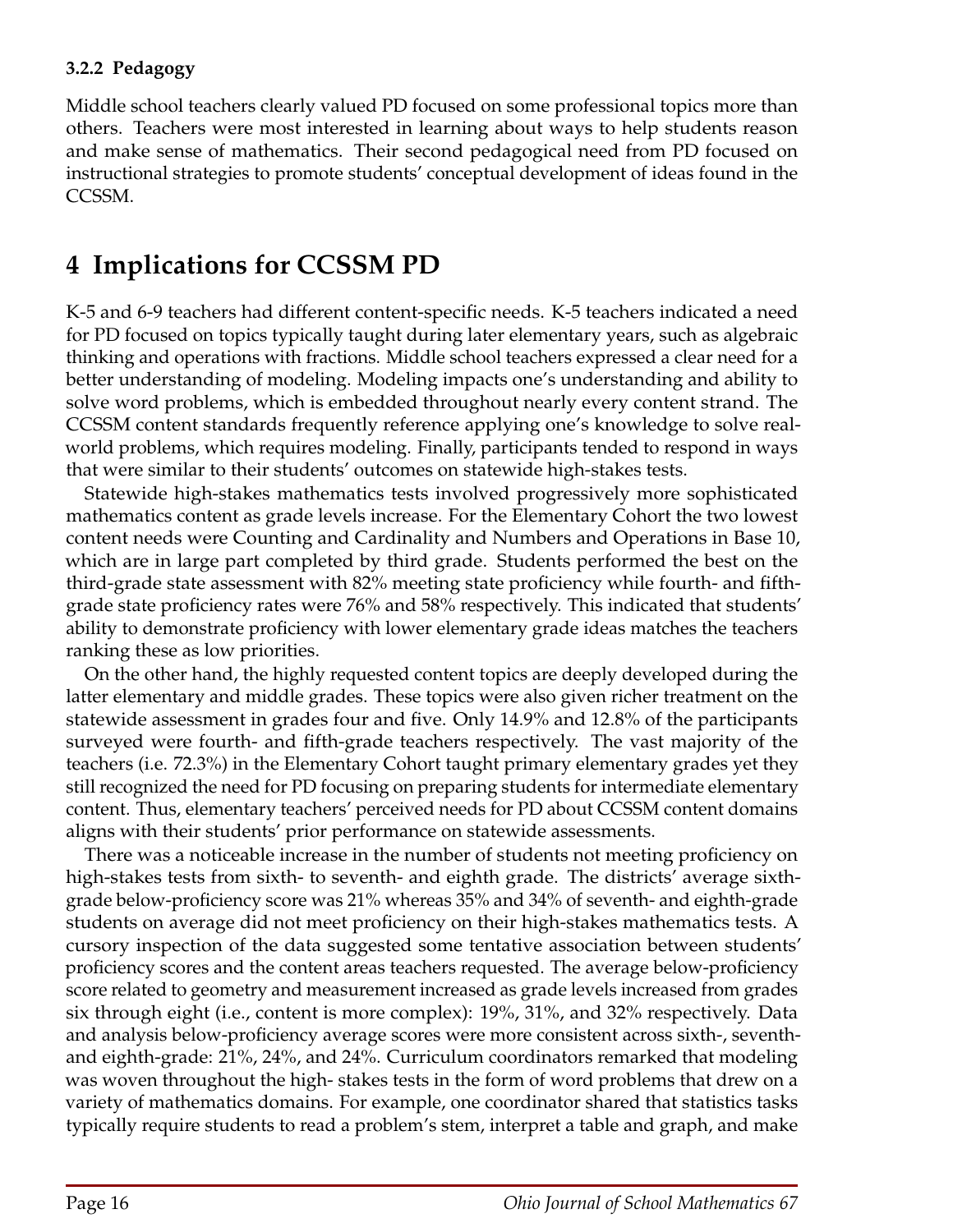judgments about appropriate procedures and conclusions. Thus, middle grades teachers' expressed desire for PD focusing on instruction that supports students' problem solving and reasoning and sense making within the context of statistics, probability, geometry, and measurement aligned with their previous students' high-stakes test results.

# **5 Summary**

K-9 teachers had similar perceived professional needs for PD. That is, both cohorts wanted PD focused on understanding the CCSSM, helping students to reason and make sense of mathematics, and to explore instructional strategies focused on students' conceptual development. These needs aligned with the CCSSM, which indicated that positive problemsolving behaviors are necessary to learn mathematics deeply. The adoption of new standards also provided teacher educators an opportunity to support instructors teaching the new standards, and there is a fervent perceived need for PD focusing on these topics. Furthermore, teachers' needs for CCSSM-focused PD aligned with their students' prior high- stakes test performance. This alignment suggested that teachers were aware of what they need when it comes to CCSSM-focused PD. It seems reasonable to assume that teachers would say they need to know more about areas where their students' struggle. This manuscript provides evidence demonstrating that this idea is not a mere assumption. Instead, it is a research finding with supporting data. A subsequent implication from the alignment between teachers' needs and students' high-stakes test performance is that teachers may be using assessment data to enhance themselves. It stands to reason that teachers use high- stakes test data to improve their mathematics instruction and in turn, students' outcomes on these measures.

Teacher educators developing CCSSM-focused PD must consider teachers' perceived pedagogical and content-area needs. There was clearly a demand from teachers to learn more about ways to support students' reasoning and sense making, which included teaching strategies that support student- centered, inquiry-focused instruction. As a result of this work, we crafted a grant-funded PD program for K-9 teachers and are currently implementing PD focused on these teachers' content and pedagogical needs.

# **6 Appendix**

All teachers responded to the following questions.

- 1. In which school area do you teach?
- 2. How many years of mathematics teaching experience do you have?
- 3. What grade level are you currently teaching?
- 4. A grant is being written to provide professional development for teachers of mathematics. How likely would you be to participate: Definitely Interested count me in, Greatly Interested depends on some factors but very likely, Somewhat Interested I would need to think about it, Probably Not Im not sure I have the time or interest to participate at this time, No count me out.

The following additional items were found on the survey for elementary teachers.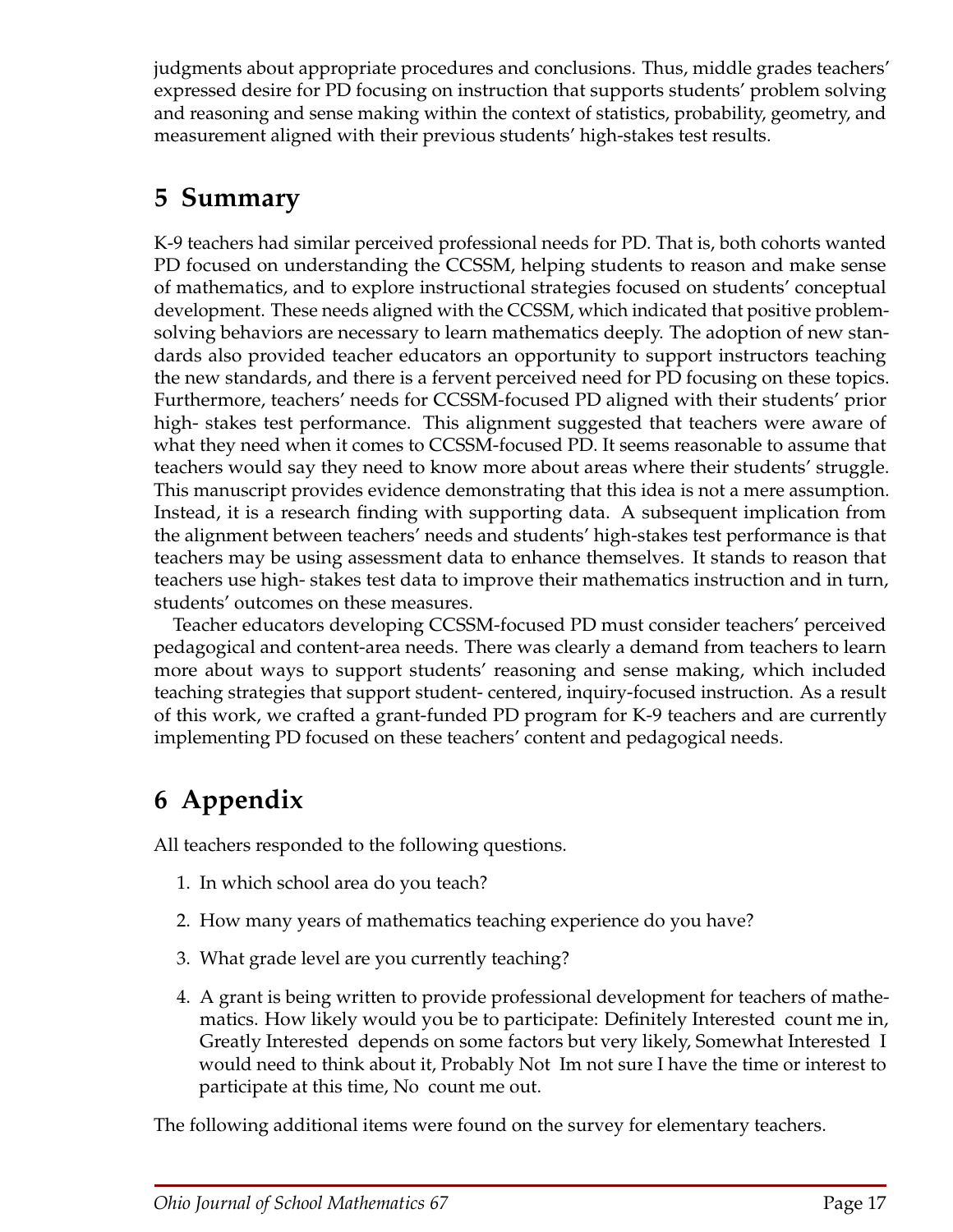- 1. Rank the following K-5 Common Core Mathematics Content Standard areas IN ORDER, where "1" is the Standard you feel that you need the MOST and "6" means you need the LEAST help in implementing that standard: Counting and Cardinality, Operations and Algebraic Thinking Operations, Numbers and Operations in Base 10, Numbers and Operations - Fractions, Measurement and Data, Geometry.
- 2. Rank the following 7 areas of mathematics professional development IN ORDER, where "1" is the topic of MOST interest/value to you and "7" means you currently have the LEAST need for help in that area: Enhancing or deepening my understanding of the Common Core, Helping students to reason and make sense of mathematics, Use of technology in teaching mathematics, Improving instructional strategies for student conceptual development, Collaboration with other mathematics teachers, Web Sites useful for planning and teaching mathematics, Diagnostically assess students' understanding in order to plan lessons or interventions.

The following additional items were found on the survey for secondary teachers.

- 1. Rank the following K-5 Common Core Mathematics Content Standard areas IN OR-DER, where "1" is the Standard you feel that you need the MOST and "6" means you need the LEAST help in implementing that standard: Ratios and Proportional Reasoning, Geometry, Statistics and Probability, Number System/Number and Quantity, Algebra, Functions, Modeling.
- 2. Rank the following 7 areas of mathematics professional development IN ORDER, where "1" is the topic of MOST interest/value to you and "7" means you currently have the LEAST need for help in that area: Using technology in mathematics, The Common Core State Standards, Supporting students to reason and make sense of mathematics, collaborating with other mathematics teachers, Instructional Strategies

# **References**

- Council of Chief State School Officers (2010). *Common core standards for mathematics*. Retrieved from http://www.corestandards.org/assets/CCSSI\_Math\%20Standards. pdf
- Franke, M., Kazemi, E., & Battey, D. (2007). Mathematics teaching and classroom practice. In F. Lester, Jr. (Ed.), *Second handbook of research on mathematics teaching and learning* (pp. 225-256). Charlotte, NC: Information Age.
- Matney, G., Bostic, J., & Brahier, D. (2012, February). Overcoming a common storm: Designing the PD Teachers Need for Successful Common Core Implementation. In S. Reeder (Ed.), *Proceedings of the 39th Annual Meeting of the Research Council on Mathematics Learning*, pp. 162-172. Charlotte, NC.
- Mewborn, D. (2003). Teaching, teachers' knowledge, and their professional development. In J. Kilpatrick, W. Martin, & D. Schifter (Eds.), *A research companion to Principles and Standards for School Mathematics* (pp. 45-52). Reston, VA: National Council of Teachers of Mathematics.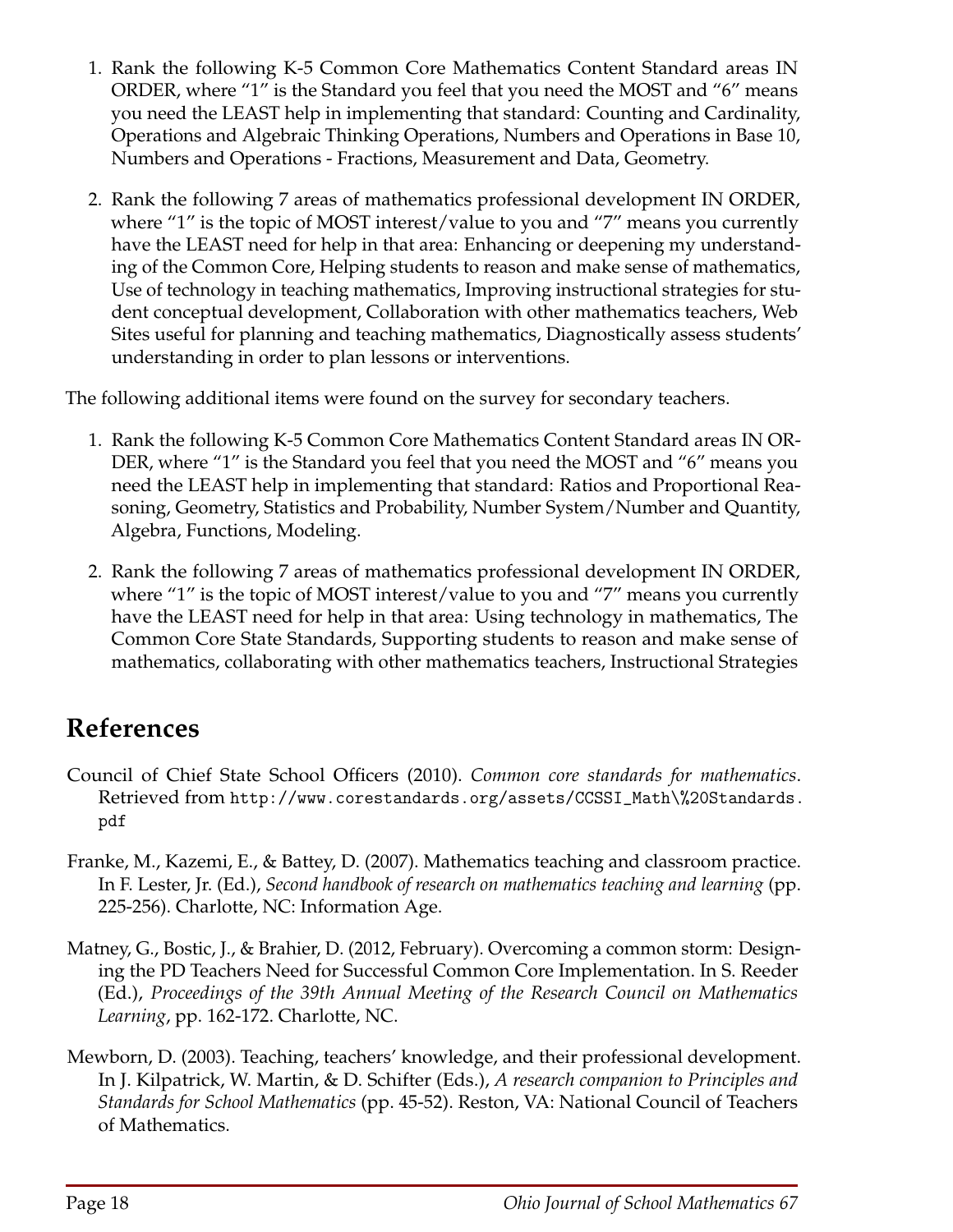- National Council of Teachers of Mathematics (2000). *Principles and standards for school mathematics*. Reston, VA: Author.
- National Council of Teachers of Mathematics (2010). *Making it happen: A guide to interpreting and implementing common core state standards for mathematics*. Reston, VA: Author.
- Wu, H. (2011). Phoenix rising: Bringing the common core state mathematics standards to life. *American Educator*, Fall 2011. Retrieved at: http://www.aft.org/pdfs/ americaneducator/fall2011/Wu.pdf



**Jonathan Bostic**, bosticj@bgsu.edu, is an assistant professor of mathematics education at Bowling Green State University. He investigates mathematics instruction that promotes problem solving and multiple strategy use. He enjoys giving professional development focusing on the Standards for Mathematical Practice.



**Gabriel Matney**, gmatney@bgsu.edu, is an associate professor of mathematics education at Bowling Green State University. He teaches undergraduate mathematics methods and graduate level mathematics education courses. He is interested in students' mathematical authenticity and teachers' professional development.